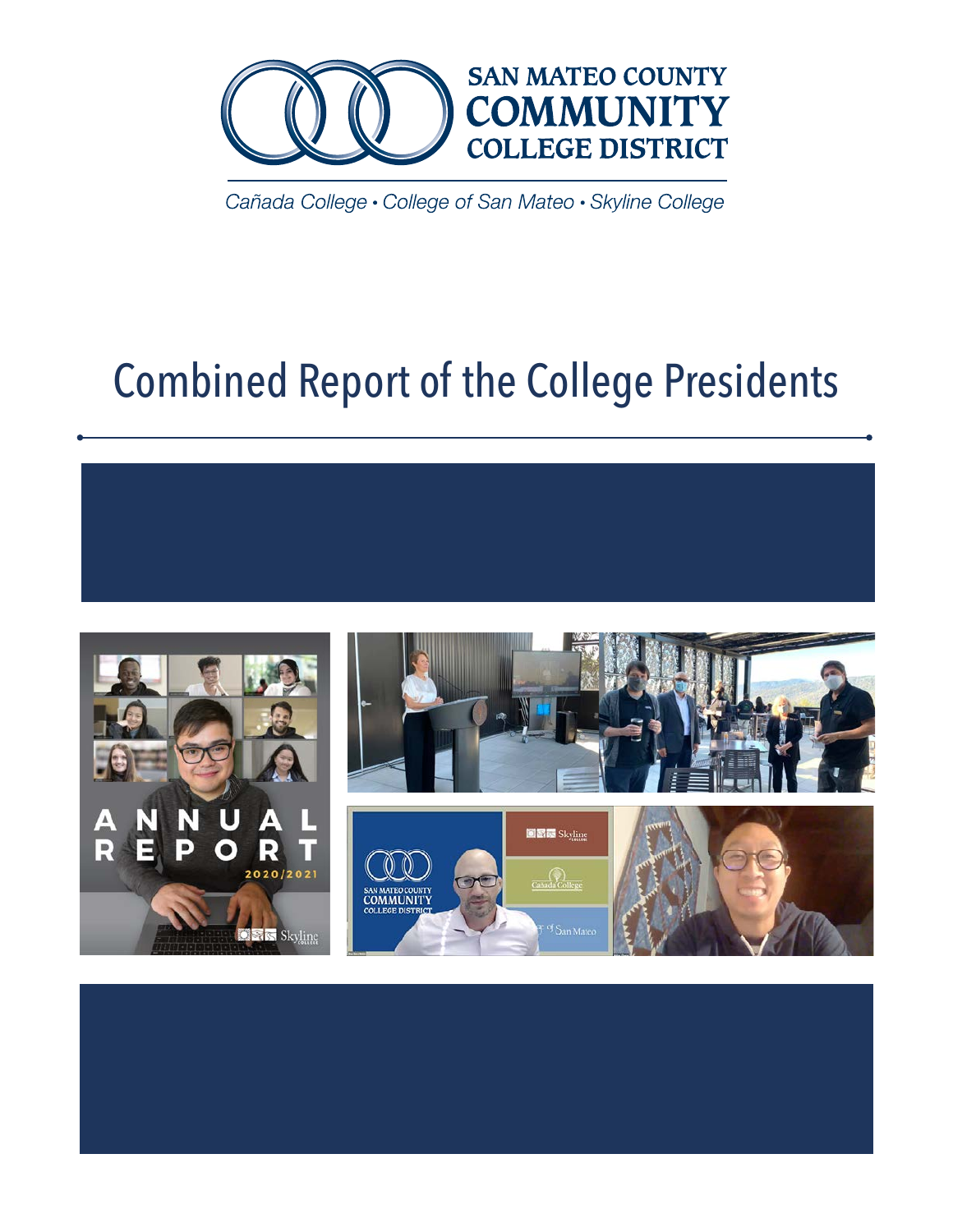



### **CAÑADA HOSTS FIRST-EVER IN-PERSON/ VIRTUAL OPENING DAY**



Cañada College held its first combined format Opening Day celebration on August 17 and it was a success! The Opening session was held in a hybrid format with 40 employees participating in person and more than 110 joining virtually. The Cañadians who attended in person enjoyed catching up over breakfast on the Building 23 patio with beautiful views of the morning fog rolling through the trees.

Opening session was live streamed from the Building 23 patio and the theme of the day was Recovery with Equity. With that focus in mind, remarks from college leadership included progress and on-going challenges in addressing the needs of our students and community during the COVID-19 pandemic. Cañada's three Vice Presidents provided updates on guidance from the State and District leadership and how the College plans to chart its course for this academic year and beyond. There was a five-minute transitional break for in-person attendees to move from the patio into a HyFlex classroom in Building 23 where the opening session concluded with a presentation from the Career Ladders Project and report outs from the campus-wide Leadership Retreat, EMP and Strategic Enrollment Management Plan.

Cañada staff and faculty presenters provided a diverse array of topics for the morning and afternoon concurrent sessions. Feedback from the campus community on the hybrid format was positive. They shared that it was a good experience overall and the virtual attendees felt like they were there in person due to the strong audio and sound. Many faculty members commented that attending the session made them feel more comfortable about multi-modal teaching formats.

A special thank you to Cañada's Flex Day Planning team and presenters as well as our Facilities, ITS and Marketing teams who played an integral part in ensuring the success of the first in person and virtual event. For those who were unable to attend, please find a recording of the Cañada Opening Day [program](https://us02web.zoom.us/signin?_x_zm_rtaid=0JK0_H9eTSqS-VefTi2xFw.1629414551478.e7446ab2733e784e87aff59a7ca925e0&_x_zm_rhtaid=531), Flex [slide deck](https://canadacollege.edu/professional-dev/2021/aug21materials/College%20Opening%20Session%20Slide%20Deck%208.17.21.pptx) and other [resources and presentation](https://canadacollege.edu/professional-dev/resourcesfromflex.php) [items.](https://canadacollege.edu/professional-dev/resourcesfromflex.php)

### **CAÑADA COLLEGE HOSTS 2021 ANNUAL COLTS-CON**



COLTS-CON, Cañada College's Annual Summer Bridge Program, was offered virtually for the second year in a row on August 3 and 4. The COLTS-CON Planning Team held a two-day conference style event to help prepare 107 new students for their first semester at Cañada College.

This year, COLTS-CON kicked off the first day with a fun welcome video put together by Xitlali Curincita, President of the Associated Students of Cañada College (the official voice of students on campus) and the Student Senate Officers. Then, a warm welcome message was provided by Cañada College administrators, Vice Presidents Dr. Manuel Pérez and Dr. Tammy Robinson. Student participants were then invited to learn about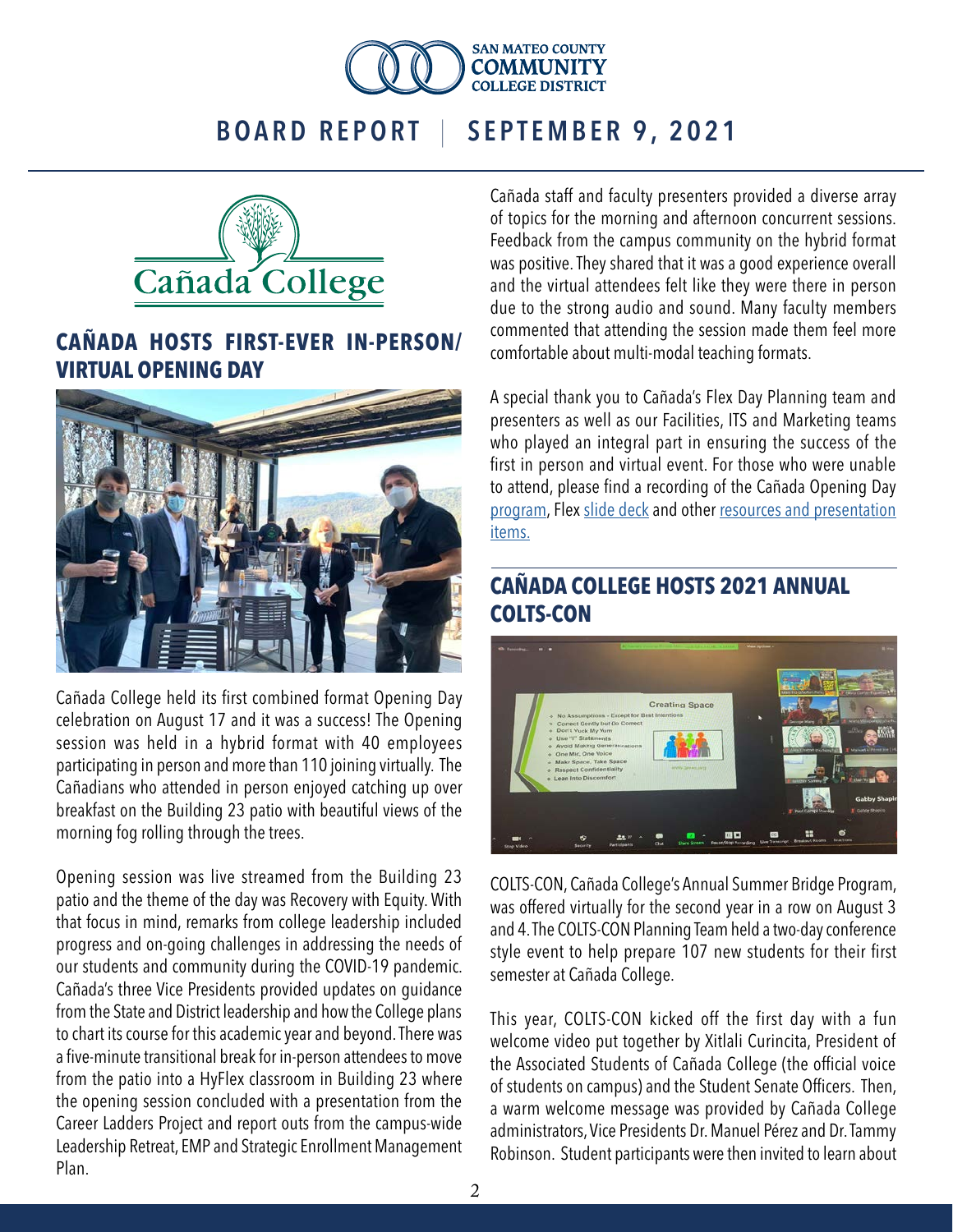

Interest Areas and the handy tools available, particularly for students still exploring their educational goals at the college. Interest Areas were presented by faculty members from the Art, Design & Performance, Business, Science & Health and Human Behavior & Culture programs.

The day continued with a session on campus resources such as the Library, free tutoring, peer mentoring, SparkPoint, Disability Resource Center, Dream Center and more. Representatives presented information about their areas and were available for live questions. Following the resources session, a student panel session was held and continuing students shared their own tips on how to be successful at Cañada while answering questions from the incoming attendees. The day ended with a final session on the Colts Values, led by Vice President Pérez, which provided a bridge for the Anti-Racism & Social Justice session that would begin the next day.

The second and final day of COLTS-CON included discussions on anti-racism and social justice. The students got to break out into sessions and deep dive into discussions about their own experiences and perspectives. Another breakout session featured students meeting faculty within their Guided Pathways Interest Area. Students chose their next couple of sessions from topics such as Financial Aid, Technology Navigation Support and a workshop about Cañada College's pathway to transferring to a four-year university.

Students were able to access COLTS-CON via Zoom and the sessions and presentations were recorded so that they are accessible for students that were not able to attend live. They can be viewed at the links below:

Day 1: [Link 1](https://smccd.hosted.panopto.com/Panopto/Pages/Viewer.aspx?id=a86bd834-82b3-409c-9fd6-ad7a00014b56) and [Link 2](https://smccd.hosted.panopto.com/Panopto/Pages/Viewer.aspx?id=077b7aac-a92a-400a-9073-ad7a00017358) Day 2: **[Link 1](https://smccd.hosted.panopto.com/Panopto/Pages/Viewer.aspx?id=a6f61adc-a467-4b37-83b1-ad7b0014f774)** 

COLTS-CON was a tremendous success and continues to be a model for virtual bridge programs in the future!



## **GRANT FUNDS FLOW TO MATH/SCIENCE DIVISION & LEARNING COMMUNITY**

Math & Science Division Awarded \$3 Million HSI STEM Grant



College of San Mateo's Math & Science Division was recently awarded a grant from the U.S. Department of Education Title V Developing Hispanic-Serving Institutions Program. The award provides \$600,000 per year, totaling \$3 million over five years.

The Developing Hispanic-Serving Institutions (DHSI) Program provides grants to assist HSIs in expanding educational opportunities for and improving the attainment of Hispanic students. The grants also enable HSIs to expand and enhance their academic offerings, program quality, and institutional stability.

CSM's grant funds will be used to expand the STEM@CSM umbrella that currently houses multiple HSI-focused STEM initiatives. Four new strategies will be pursued with these funds, including:

- 1. Establishing a centralized STEM Center
- 2. Increasing undergraduate research/internship opportunities
- 3. Revising STEM curriculum and updating equipment
- 4. Establish a Science Faculty Institute for Teaching and Learning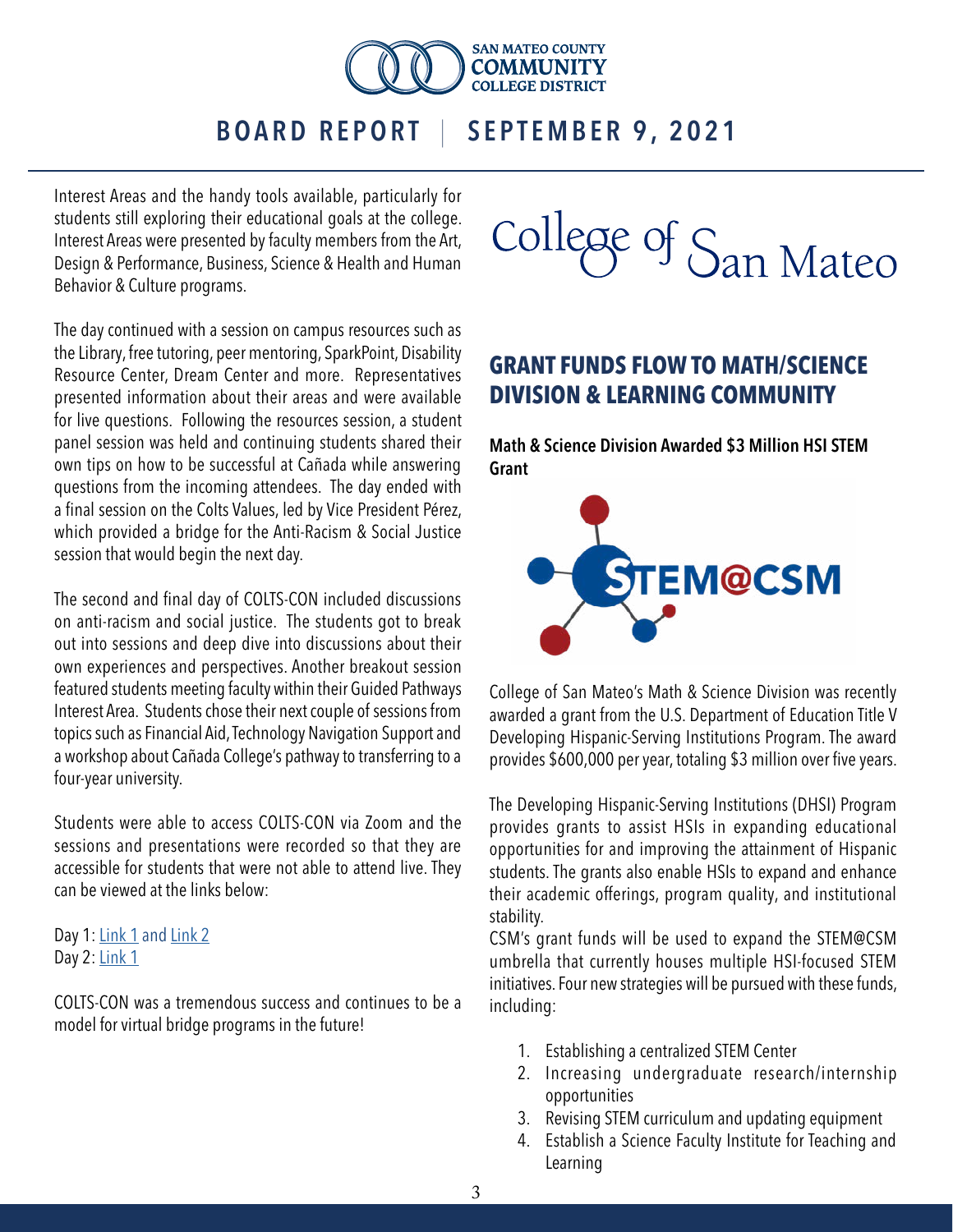

A big thanks go out to faculty members Paul Hankamp, Alex Wong, Lena Feinman, Jay Lehmann, Mohsen Janatpour; staff members Olivia Viveros and Jessica Damian; Dean Charlene Frontiera; and many other math/science faculty and staff for their shared vision and dedication in attaining this grant.

#### Mana Learning Community Receives \$10,000 Grant



College of San Mateo's Mana Learning Community has been selected to participate in the APIA Scholars Strengthening Institutional Capacity for NHPI Students in Higher Education Program for 2021-2022, and will receive a grant award in the amount of \$10,000.

CSM will be a part of a group of institutions that represent a wide geographic region, and that serve a diverse NHPI student demography. As a result, CSM Mana will have access to a wide range of specialized resources to expand and further NHPI ontologies in academia and education from other institutions that currently provide specialized support to NHPI students at their campuses. Moreover, this co-investigative research project will bring together professionals and faculty from across the United States (Pacific Nation territories included) to share knowledge and NHPI student climate on campuses.

It is with hope that this opportunity opens rich discussion and learning opportunities between institutions. Thanks go out to Dr. Ronald Andrade, Melissa Aliu Manuofetoa, and Dr. Finausina Tovo for their strong teamwork and dedication in securing this research grant. (Contributed by ASLT Dean Tarana Chapple.)

### **CSM FLEX DAY BRINGS IN-PERSON & VIRTUAL CONNECTIONS**



On Tuesday, August 17th, CSM kicked off the new year with yet a new Flex Day format! It was the best of both worlds this year with 77 employees convening in Bayview Dining Room as well as over 140 joining via live stream. In both regards, it was a full and well-attended day of reconnection after a busy and eventful summer.

The event kicked off with an [Opening Presentation](https://smccd.hosted.panopto.com/Panopto/Pages/Viewer.aspx?id=30689f11-ef29-4673-9be5-ad8e00327b8c) from President Jennifer Taylor-Mendoza. She reflected on CSM's history, its upcoming centennial and asked that the campus use the next year to learn lessons from the past to serve current students better. One example provided was the need to expand CSM's visibility in the community, specifically by developing and strengthening community partnerships on the Coastside.

"CSM must provide a liberatory education to empower all, now and for future generations," said Taylor-Mendoza, before laying out other priorities for the upcoming year:

- Student-focused recovery
- Centennial celebration
- Antiracism/equity initiatives
- **Effective communication**
- Strategic planning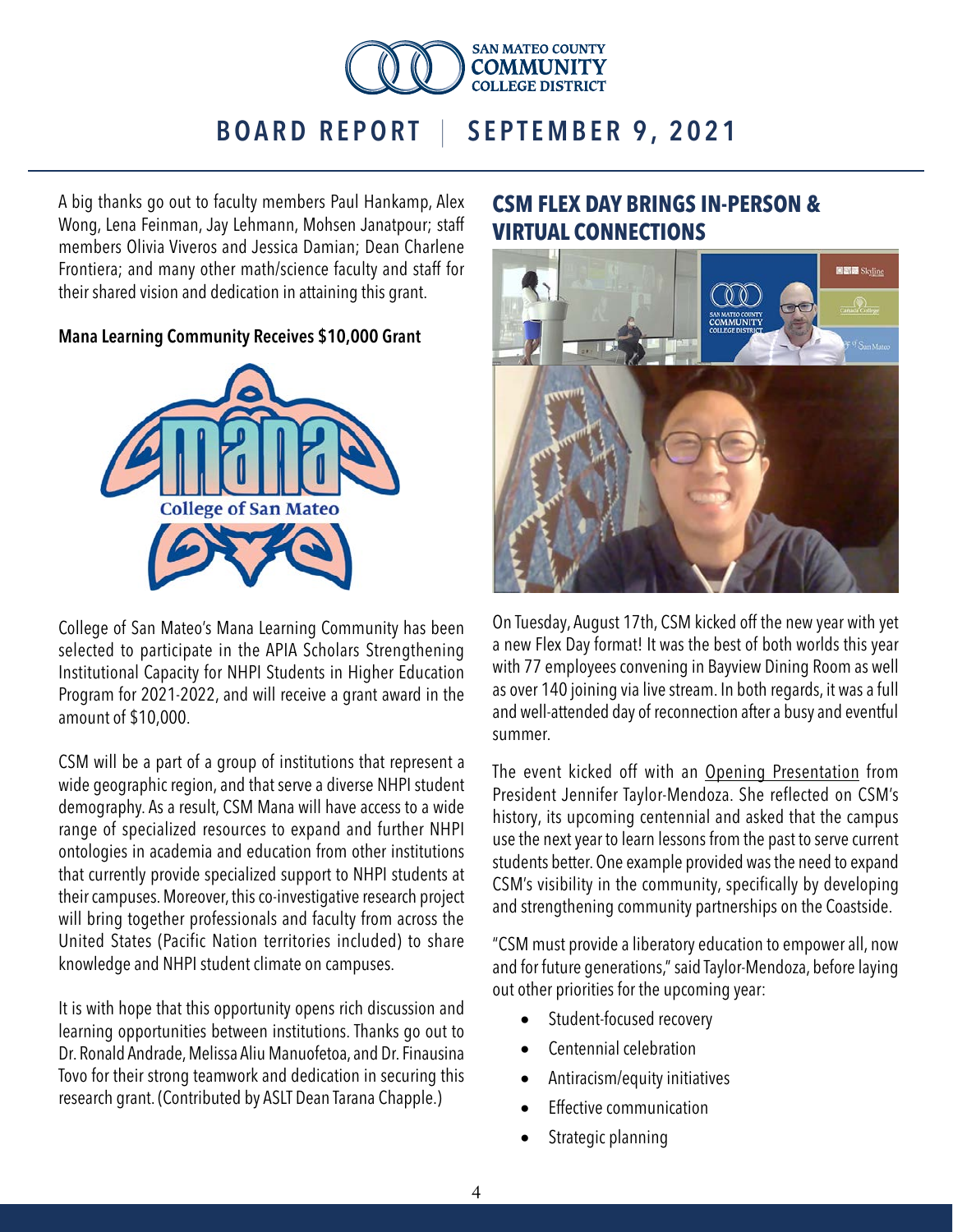

This was followed by a [Safety Panel Discussion](https://smccd.hosted.panopto.com/Panopto/Pages/Viewer.aspx?id=30689f11-ef29-4673-9be5-ad8e00327b8c&start=2070) with an up-todate medical report and safety guidelines and protocols for campus. The morning activities then continued online with sessions facilitated by faculty, staff, and administrators, covering a variety of topics on pedagogy, technology, self-care, equity, and student support.

 While there is no substitute for everyone gathering in person, the new flexible format allowed for more folks to connect and participate in a variety of ways—face to face and virtually, both synchronously and asynchronously.



### **SKYLINE COLLEGE RECEIVES US DEPARTMENT OF ENERGY GRANT AWARD TO WORK ON NEXO**



OnEXO stands for the next-generation Enriched Xenon Observatory for double beta decay. It is an international nuclear physics experiment designed to search for an extremely rare form of radioactivity. The nEXO collaboration consists of over 150 scientists at 35 institutions in nine countries, among them Stanford University and the SLAC National Accelerator Laboratory. The special form of radioactivity that nEXO will search for is called neutrinoless double-beta decay, and the search will take place using a common isotope of xenon. Xenon, like neon, is part of the family of chemical elements in the periodic table that we call noble gases. Neutrinoless double-beta decay has never been observed, and if discovered would represent revolutionary new physics with the potential to provide many important insights into the fundamental nature of our Universe.

Earlier this year, Skyline College's physics department, led by Prof Emilie Hein and Prof Kolo Wamba, formally became a part of nEXO and was awarded a grant by the US Department of Energy's Office of Science to participate in this research. This award has made it possible for Skyline College to partner with Stanford University and SLAC and to take on four amazing student trainees who are now contributing to the ongoing detector R&D activities for nEXO. In initiating the program, Profs Wamba and Hein have also partnered with Fabrication and Physics Lab Coordinator Marco Wehrfritz, who has played a major role in supporting the nEXO trainees. He has provided lab equipment and software, and organized and led an extremely successful soldering workshop for the students. This year's nEXO student trainees are Shannon Hoang, Jiries Kaileh, Madeleine McSwain, and Brendan Murtagh.

Shannon Hoang is an Environmental/Energy Engineering student. This summer she has worked on special hardware to support one of the nEXO detector subsystems currently under development at SLAC. SLAC scientist Dr. Brian Mong provided much of the equipment along with helpful advice for Shannon's project. Throughout the academic year she will continue to take on various other projects at SLAC and Stanford as they come up.

Jiries Kaileh is a Computer Science student. His nEXO project is called the "Analog Discovery 2 Synchronization and Triggering Project." It consists of a study that is vital to scaling the measurements of neutrinoless double beta decay events within the nEXO detector. He has been working closely with Stanford Postdoc Evan James Angelico, who has been an invaluable source of mentoring and advice.

Madeleine McSwain is a Computer Science student. Over the summer, she worked on some electronic hardware to be used in the Xenon Purity Monitor (XPM) experimental setup at SLAC.